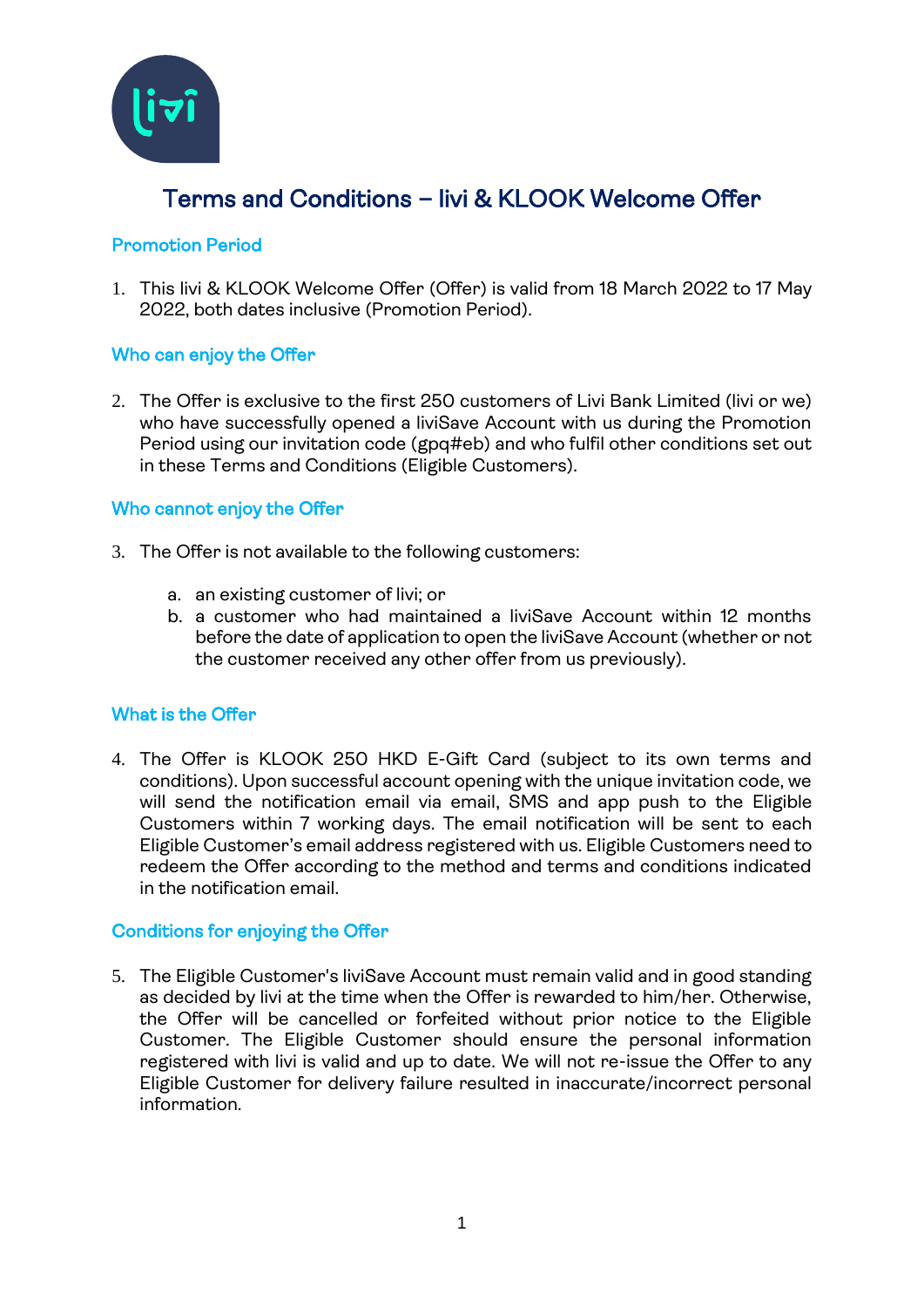

- 6. The Eligible Customer can only enjoy the Offer once. This means each Eligible Customer can only enter 1 (one) invitation code. We may allow each Eligible Customer to change the invitation code up for 3 (three) times before the application of liviSave Account has been approved by us, and the last invitation code entered by the Eligible Customer will prevail. Further, there are 250 quotas for the Offer and it is rewarded on a first-come-first-served basis. Our records on the application for opening account (including the date of the application and the information and documents submitted to us) and Offer quotas are final and conclusive in the absence of obvious error.
- 7. We are not a supplier or service provider of the products/services/auxiliary services provided in reward of the Offer, and shall not be responsible for any matters relating to them. We shall not be liable and will not make any replacement if the Offer is damaged, lost, stolen or overdue upon receipt of the Offer.

## Changing these Terms and Conditions

8. We reserve the right to vary these Terms and Conditions at any time. You may check our website, app and WeChat (id: livibank\_hk) for the latest information, availability and terms and conditions of this promotion.

### Other terms

- 9. The Offer is not transferable, refundable, replaceable or redeemable for cash, properties or other membership/loyalty points, rewards or privileges.
- 10. We reserve the right to replace the Offer with any alternative gift without prior notice, and the value and nature of the prize/reward may be different from those of the original prizes/rewards.
- 11. Any fraud or misrepresentation in obtaining the Offer and/or abuse of the Offer will result in its cancellation or forfeiture. We reserve the right to cancel or forfeit the Offer and to recover any costs and loss.
- 12. We have the right to suspend, terminate, revise or substitute the granting of the Offer at our discretion without prior notice.
- 13. No person other than the Eligible Customer and us will have any right under the Contracts (Rights of Third Parties) Ordinance to enforce or enjoy the benefit of any provisions of these Terms and Conditions.
- 14. In case of any dispute, our decision will be final and conclusive.
- 15. The availability and enjoyment of the Offer are subject to prevailing regulatory requirements.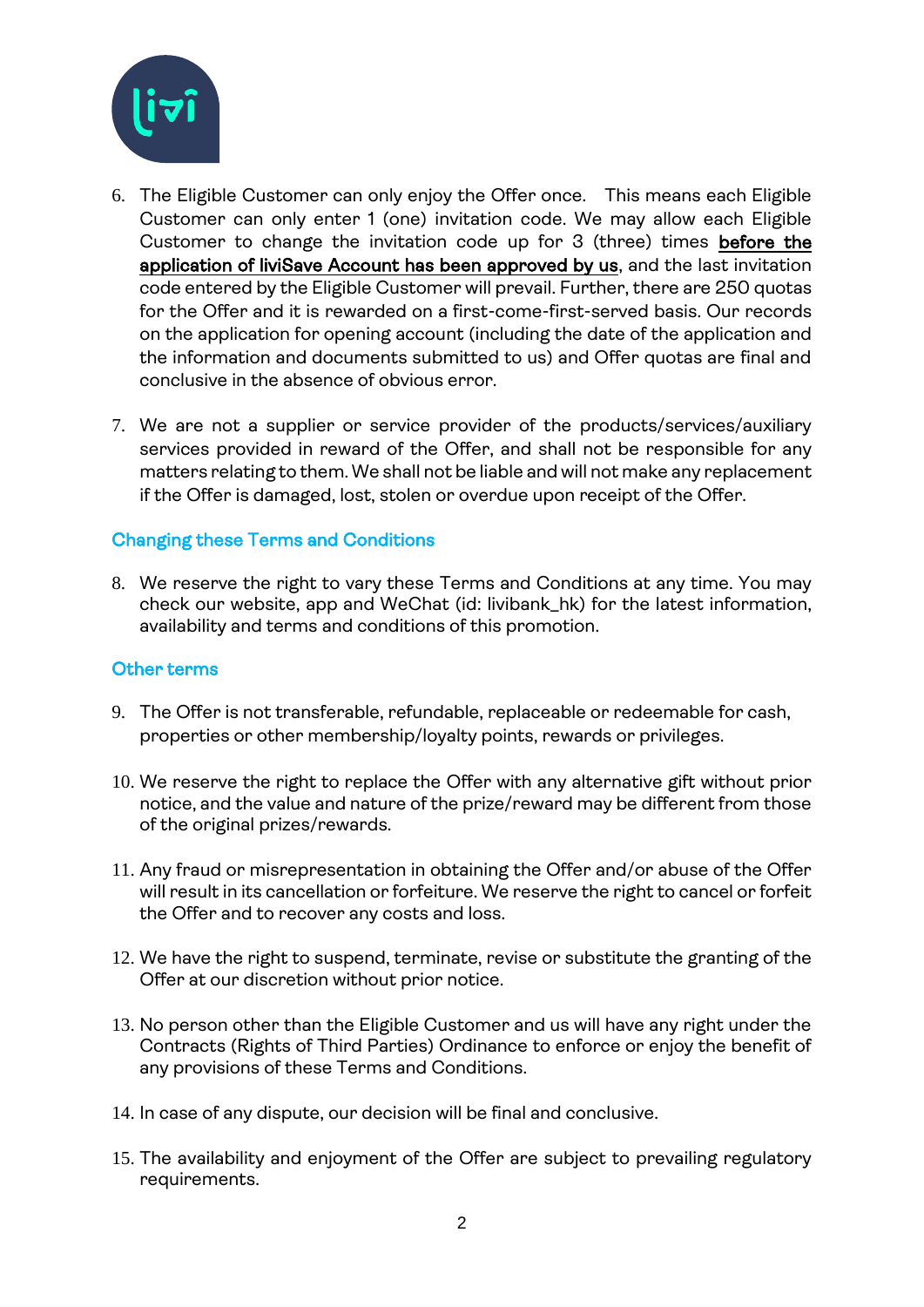

- 16. These Terms and Conditions are governed by and construed in accordance with the laws of the Hong Kong Special Administrative Region.
- 17. The English version of these Terms and Conditions shall prevail if there is any inconsistency between the English and the Chinese versions.

Issued by Livi Bank Limited (dated: 4 March 2022)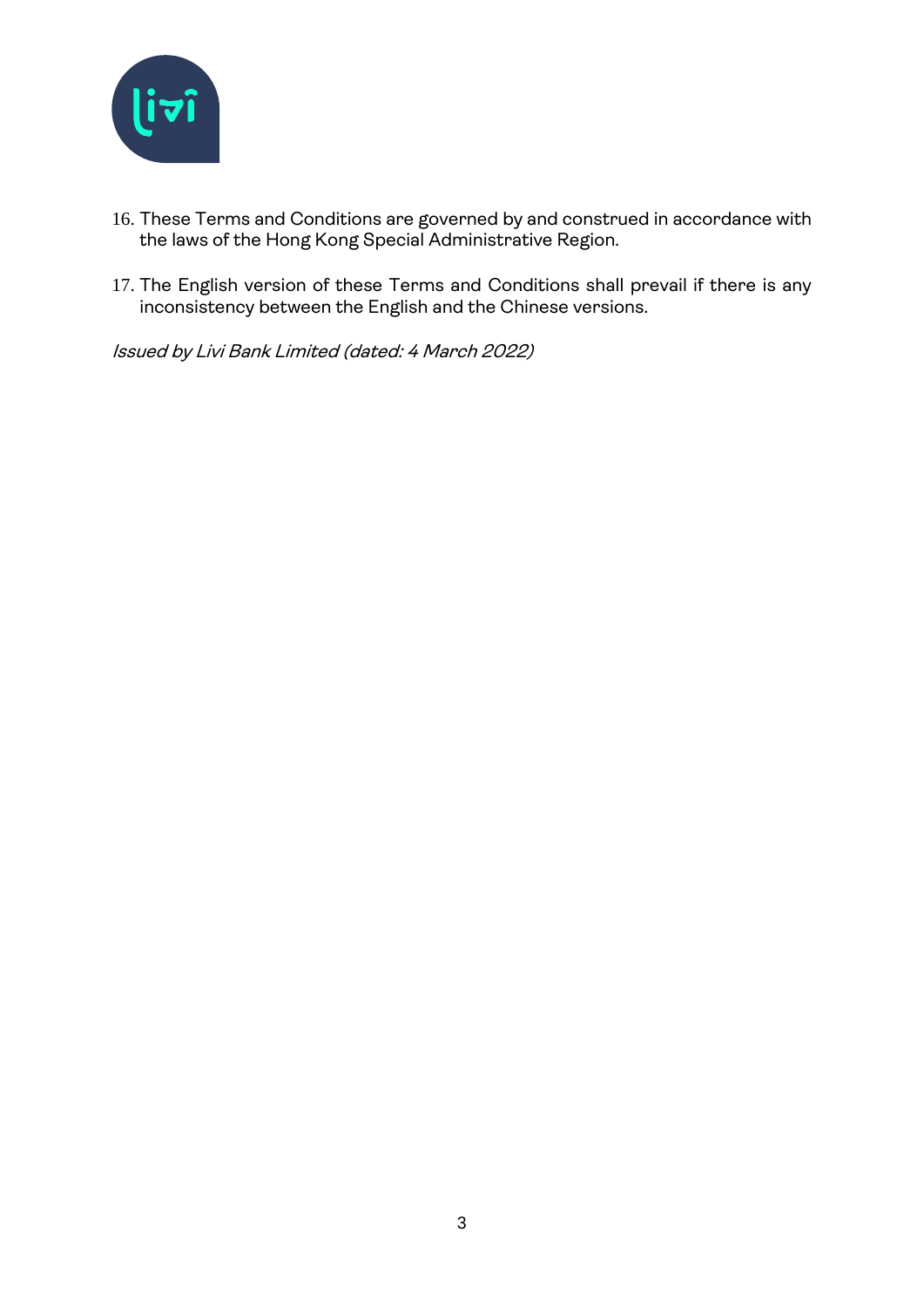

# Terms and Conditions – livi & KLOOK Staycation Lucky Draw

## Promotion Period

1. This livi & KLOOK Staycation Lucky Draw (Lucky Draw) is valid from 18th March 2022 to 17 th May 2022, both dates inclusive (Promotion Period).

## Who can enjoy the Prize

- 2. The Lucky Draw is exclusive to the first 250 customers of Livi Bank Limited (livi or we) who have successfully opened a liviSave Account with us during the Promotion Period using our invitation code (gpq#eb) and who fulfil other conditions set out in these Terms and Conditions (Eligible Customers).
- 3. Each Eligible Customer can be enrolled in the Lucky Draw once only during the Promotion Period.

### Who cannot enjoy the Prize

- 4. The Prize is not available to the following customers:
	- 1. an existing customer of livi; or
	- 2. a customer who had maintained a liviSave Account within 12 months before the date of application to open the liviSave Account (whether or not the customer received any other offer from us previously).

## What is the Prize

Winners (Winners) will be drawn randomly by computer from all the Eligible Customers. There is a quota of 250 Eligible Customers for participating the Lucky Draw, and each Winner will be entitled to one of the prizes (Prize) as listed below:

| # | Prize                                 | Quota |
|---|---------------------------------------|-------|
|   | 1   A KLOOK E-Gift Card* of 3,000 HKD |       |
|   | 2   A KLOOK E-Gift Card* of 500 HKD   | 25    |

\* the usage of each price is subject to its own terms and conditions.

- 5. The announcement of Winners will be published in livi app, WeChat (id: livibank\_hk) and livi website on or before 20<sup>th</sup> May 2022. Winners will be identified by their partial email addresses.
- 6. Email, SMS and app push notification will be sent to Winner on or before 31st May 2022. The email notification will be sent to each Eligible customer's email address registered with us. Winners need to redeem the Prize according to the method and terms and conditions indicated in the notification email.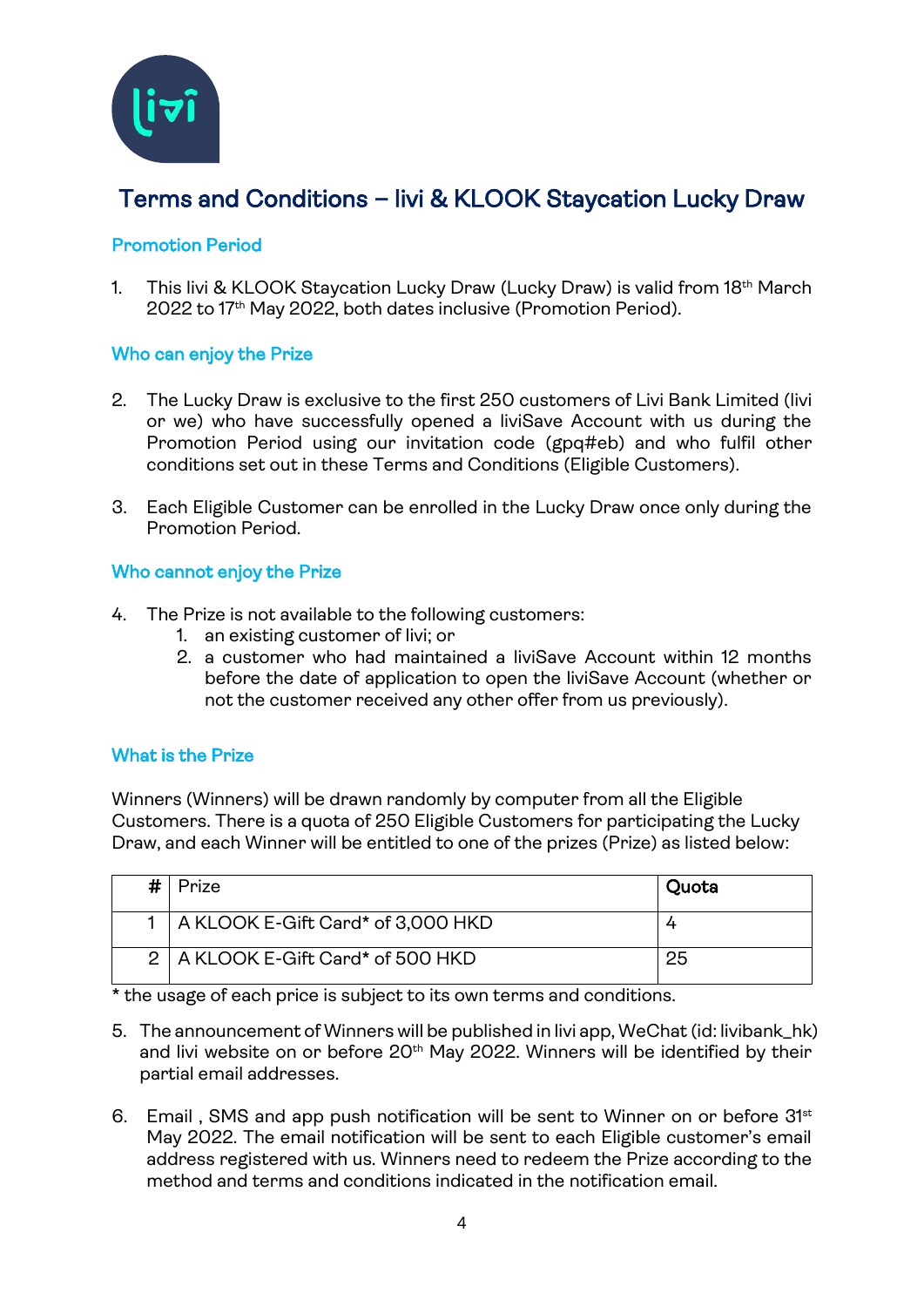

## Conditions for enjoying the Prize

- 7. The Winner's liviSave Account must remain valid and in good standing as decided by livi at the time when the Prize is rewarded to him/her. Otherwise, the Prize will be cancelled or forfeited without prior notice to the Winners. Winners should ensure the personal information registered with livi is valid and up to date. We will not re-issue the Prize to any Winner for delivery failure resulted in inaccurate/incorrect personal information.
- 8. There are limited quotas for the Prize, and each Winner can only enjoy one of the Prizes once. Our records on the application of opening account (including the invitation code, date of the application and the information and documents submitted to us) and Prize quotas are final and conclusive in the absence of obvious error.
- 9. We are not a supplier or service provider of the products/services/auxiliary services provided in reward of the Prize, and shall not be responsible for any matters relating to them. We shall not be liable and will not make any replacement if the Prize is damaged, lost, stolen or overdue upon receipt of the Prize.

### Changing these Terms and Conditions

10. We reserve the right to vary these Terms and Conditions at any time. You may check our app, Website and WeChat (id: livibank\_hk) for the latest information, availability and terms and conditions of this Lucky Draw.

### Other terms

- 11. The Prize is not transferable, refundable, replaceable or redeemable for cash, properties or other membership/loyalty points, rewards or privileges.
- 12. We reserve the right to replace the Prize with any alternative gift without prior notice, and the value and nature of the prize/reward may be different from those of the original prizes/rewards.
- 13. Any fraud or misrepresentation in obtaining the Prize and/or abuse of the Lucky Draw will result in its cancellation or forfeiture. We reserve the right to cancel or forfeit the Prize and to recover any costs and loss.
- 14. We have the right to suspend, terminate, revise or substitute the granting of the Lucky Draw and/or the Prize at our discretion without prior notice.